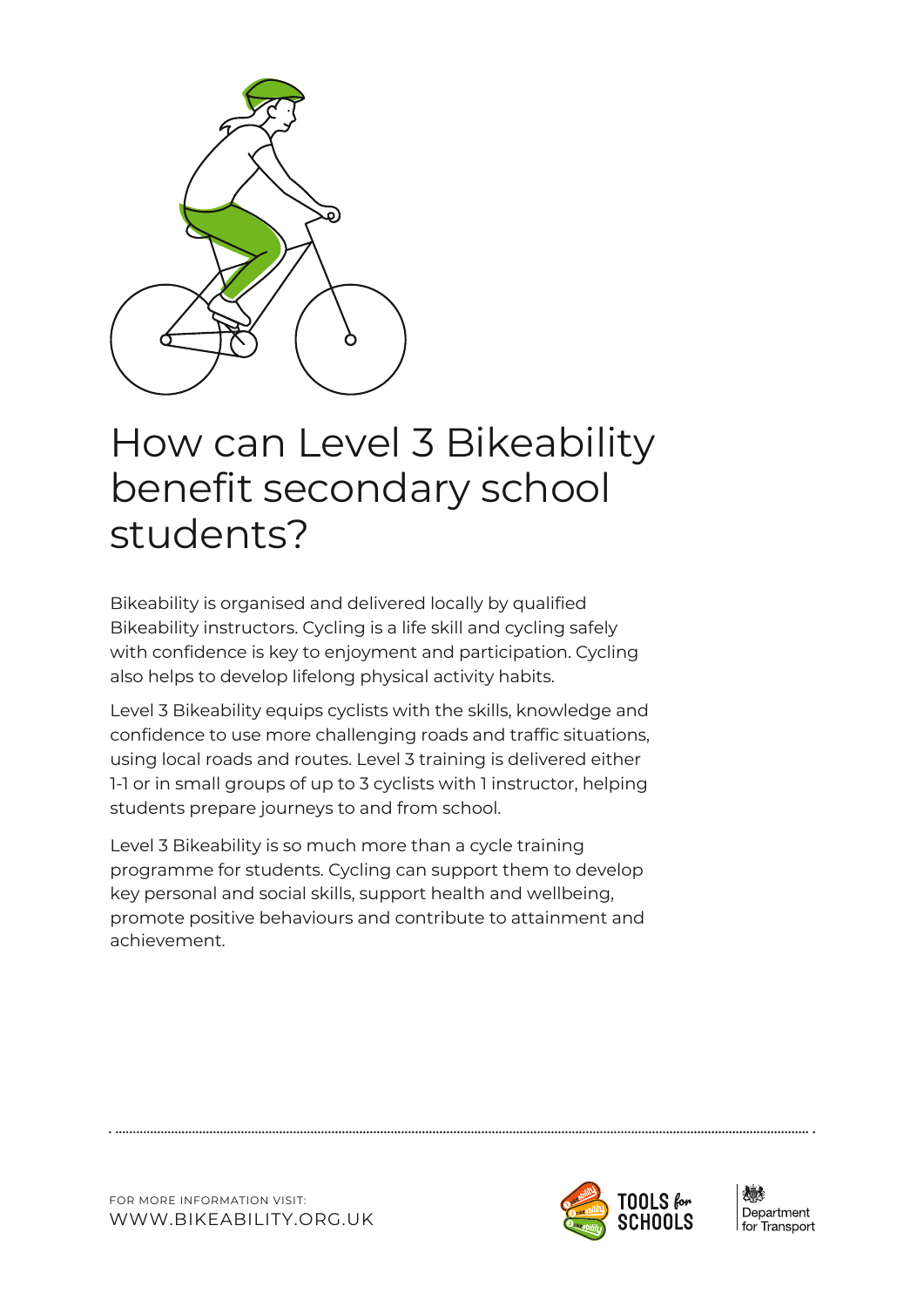## How can Bikeability support your secondary school students



Department for Transport

## Attainment and achievement

Engaging students in Level 3 Bikeability can support their personal development, their cultural capital and their attainment and achievement.

Research shows pupils;

→ with better attention skills make more progress across the four key stages. (1)

→ who use problem-solving skills to overcome obstacles do better academically. (2)

→ who reported they enjoyed school at age 11 had better attainment at key stage 3, especially for maths. (3)

→ engaging in self-development activities (including sport, physical activity) achieved 10-20% higher GCSEs. (8)

→ participating in extra-curricular activities also positively affected attainment. (9)

## **WELLBEING**

Students engaged in Bikeability Level 3 can benefit from enhanced physical and emotional wellbeing through the training. They can be active with others, build their self-esteem and confidence and the benefits associated with that too. Studies found;

- → pupil wellbeing predicted their later academic progression and engagement in school (1)
- $\rightarrow$  the culture, ethos and environment of a school influences the health and wellbeing of pupils and their readiness to learn. (4)
- → that individuals who are more active have lower rates of depression (10)
- → physical activity can boost mental wellbeing ... The link between physical activity and depression is well established. … people who are inactive have 3 times the rate of moderate to severe depression of active people. (11)

→ that higher levels of physical activity are associated with a reduced response to psychosocial stress including lower 'cortisol and heart rate reactivity'. (12)



## Physical Activity

Bikeability Level 3 can support students to travel actively to and from school, engage them in more cycling out

of school hours and develop a lifelong physical activity habit. Evidence of the impact of physical activity shows;

→ a positive association exists between academic attainment and physical activity levels of pupils. (3)  $\rightarrow$  physical activity has been linked to improved classroom behaviour across the whole school. (8) → children and young people who are aerobically fit

have higher academic scores. (5,6)

→ the intensity and duration of exercise are both linked to improved academic performance,

including GCSE results at age 15 and notably girls results in science. (7)

Bikeability can help students achieve the CMO recommended daily physical activity minutes of 60 minutes average each day. (CMO 2019 for all 5-18 year olds.)

## **TRANSITION**

Bikeability Level 3 can be used as a positive transition tool for students moving from primary to secondary school. Communication between secondary schools and Bikeability training providers can build on the success of Bikeability Levels 1 and 2 at primary school and help students overcome the challenges of transition. Providing opportunities to become familiar with the school, create new connection with staff and students. Evidence shows;

→ A clear association between a poor transition experience and emotional problems, such as the increased use of antisocial behaviours, feelings of depression and anxiety, lack of wellbeing and general psychological distress. (14)

→ "Mental health problems experienced by adolescents, during this time of intense social and emotional development often appear to track into adulthood". (15)

→ the transition from primary to secondary school, coupled with the onset of puberty, can therefore be

a difficult period for young people to negotiate at a critical period of their developmental pathway. (16)

#### REFERENCES

1. Gutman L and Vorhaus J ( 2012). 2. Zins J, Weissberg M, Wang & Walberg. 3. John Pellitteri & Bernadette Smith (2007). 4. DFE (2014). 5. Sylvia K et al (2012). 6. Buck S, Hillman C & Castelli D (2008). 7. Chaddock L et al. (2010) 8. Booth J et al. (2014). 9. Clea A et al, (2002). 10. Lindner K (2002). 11. WHO (2018) 12. Public Health England (2018) 13. Mücke, M. et al.(2018). 14. Akos, (2002). 15. (Australian Dept of Health and Ageing, 2004) 16. Waters S et al. (2012)